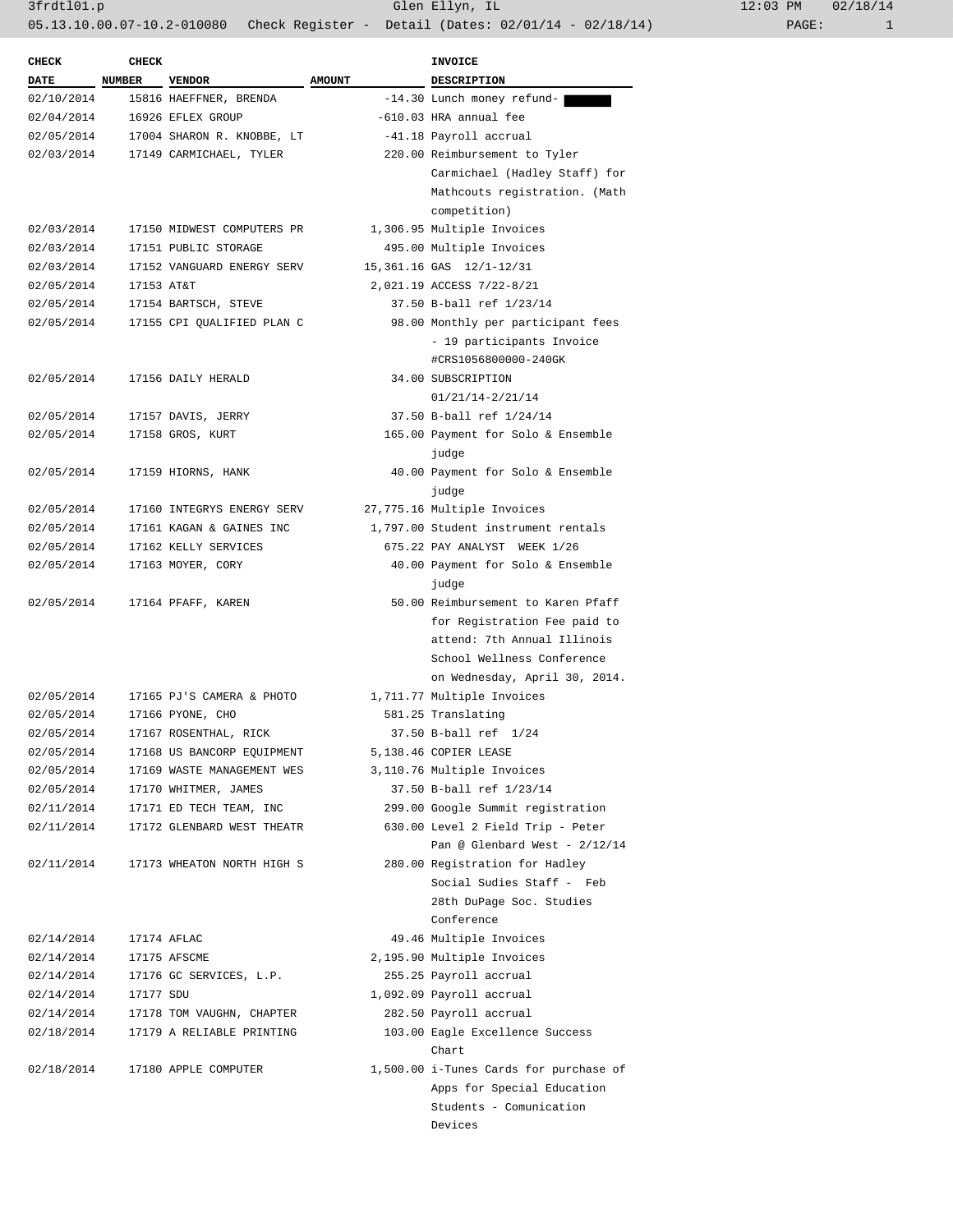3frdtl01.p Glen Ellyn, IL 12:03 PM 02/18/14

05.13.10.00.07-10.2-010080 Check Register - Detail (Dates: 02/01/14 - 02/18/14) PAGE: 2

| .2:03 PM |       | 02/18/14 |
|----------|-------|----------|
|          | PAGE: | 2        |

| <b>CHECK</b> | <b>CHECK</b> |                            |               | <b>INVOICE</b>                                                                     |
|--------------|--------------|----------------------------|---------------|------------------------------------------------------------------------------------|
| <b>DATE</b>  | NUMBER       | <b>VENDOR</b>              | <b>AMOUNT</b> | <b>DESCRIPTION</b>                                                                 |
| 02/18/2014   | 17181 ASCD   |                            |               | 1,235.00 ASCD Membership 2/28/14 -<br>2/28/15                                      |
| 02/18/2014   | 17182 AT&T   |                            |               | 4,398.80 831-0003789-083 12/25-1/24                                                |
| 02/18/2014   |              | 17183 BABBAGE NET SCHOOL   |               | 1,047.91 SES Service Invoice #                                                     |
|              |              |                            |               | $70107100 - 0$ - January billing                                                   |
| 02/18/2014   |              | 17189 BMO MASTERCARD       |               | 15,459.85 Multiple Invoices                                                        |
| 02/18/2014   |              | 17190 BOLLINGER, ROBIN     |               | 171.94 Reimburse Robin Bollinger<br>(Hadley staff) for math<br>supplies purchased. |
| 02/18/2014   |              | 17191 BOOKSTORE LTD, THE   |               | 500.07 book order                                                                  |
| 02/18/2014   |              | 17192 BOUND TO STAY BOUND  |               | 203.15 ASSORT TITLES                                                               |
| 02/18/2014   |              | 17193 BRIDGES FOR LANGUAGE |               | 112.40 Translatinf for family in                                                   |
|              |              |                            |               | Urdu                                                                               |
| 02/18/2014   |              | 17194 BROOKES PUBLISHING   |               | 13.00 Pre-School Screening Ages &<br>Stages Screens for Parents                    |
| 02/18/2014   |              | 17195 CANIGLIA, TORRY      |               | 120.00 Wrestling ref 1/29/14                                                       |
| 02/18/2014   |              | 17196 CENTER FOR APPLIED L |               | 897.00 Professional Development,                                                   |
|              |              |                            |               | SOPA Instructions                                                                  |
|              |              | 17197 CHICAGO TRIBUNE      |               |                                                                                    |
| 02/18/2014   |              | 17198 CHICAGO OFFICE TECHN |               | 79.92 SUBSCRIPTION 2/12-4/08                                                       |
| 02/18/2014   |              |                            |               | 4,502.00 Multiple Invoices                                                         |
| 02/18/2014   |              | 17199 CHMILL, JAMES        |               | 75.00 B-ball ref 1/30/14                                                           |
| 02/18/2014   |              | 17200 CITADEL INFORMATION  |               | 323.40 Records Destruction                                                         |
| 02/18/2014   |              | 17201 COLLEGE NANNIES & TU |               | 1,663.80 Invoice # 3494 - January<br>2014 billing                                  |
|              |              |                            |               |                                                                                    |
| 02/18/2014   |              | 17202 COMM CONS DIST #89   |               | 313,438.50 Multiple Invoices                                                       |
| 02/18/2014   |              | 17203 COMMITTEE FOR CHILDR |               | 359.00 Second Step Middle School<br>Grade 7 kit Social Worker- K                   |
|              |              |                            |               | Grieger                                                                            |
| 02/18/2014   |              | 17204 COMPLETE HOOD SERVIC |               | 225.00 SERVICE HD KITCHEN EXHAUST<br>HOOD                                          |
| 02/18/2014   |              | 17205 COMSPEC USA          |               | 1,127.76 Purchase Skyscape light                                                   |
|              |              |                            |               | difusers for Hadley Jr. High                                                       |
|              |              |                            |               | School Literacy Dept.                                                              |
| 02/18/2014   |              | 17206 CONNECTIONS DAY SCHO |               | 3,236.40 January tuition for<br>Invoice#18682                                      |
| 02/18/2014   |              | 17207 CORRECT ELECTRIC     |               | 8,956.51 Time and material for work at                                             |
|              |              |                            |               | Churchill, Ben Franklin,                                                           |
|              |              |                            |               | Forest Glen Hadley and                                                             |
|              |              |                            |               | Lincol. Consisting of                                                              |
|              |              |                            |               | installation of SMART Boards,                                                      |
|              |              |                            |               | Fire/safety issues on alarms                                                       |
|              |              |                            |               | and lighting issues.                                                               |
| 02/18/2014   |              | 17208 COUZENS, MICHELE     |               | 83.88 2/7/2014 music supplies                                                      |
| 02/18/2014   |              | 17209 CYBOR FIRE PROTECTIO |               | 665.00 AL SERV CALL                                                                |
| 02/18/2014   |              | 17210 DAVIS, JERRY         |               | 37.50 B-ball ref 1/31/14                                                           |
| 02/18/2014   |              | 17211 DEMCO                |               | 127.17 Library Supplies Demco See                                                  |
|              |              |                            |               | attached order sheet                                                               |
| 02/18/2014   |              | 17212 DIVERSIFIED OFFICE C |               | 2,286.00 JAN CUSTODIAL SERV                                                        |
| 02/18/2014   |              | 17213 DUPAGE SECURITY SOLU |               | 226.95 1/27 AL SERV CALL                                                           |
| 02/18/2014   |              | 17214 DYMIT, KAREN         |               | 87.53 Reimburse Karen Dymit for<br>supplies purchased                              |
| 02/18/2014   |              | 17215 ELIM CHRISTIAN SERVI |               | 4,601.76 January tuition for                                                       |
|              |              |                            |               | Invoice#144419                                                                     |
|              |              |                            |               | 1,019.40 Multiple Invoices                                                         |
| 02/18/2014   |              | 17216 ETA HAND2MIND        |               |                                                                                    |
| 02/18/2014   |              | 17217 FGM ARCHITECTS-ENGIN |               | 2,773.98 2013 LIBRARY MEDIA CENTER                                                 |
|              |              |                            |               | RENOV                                                                              |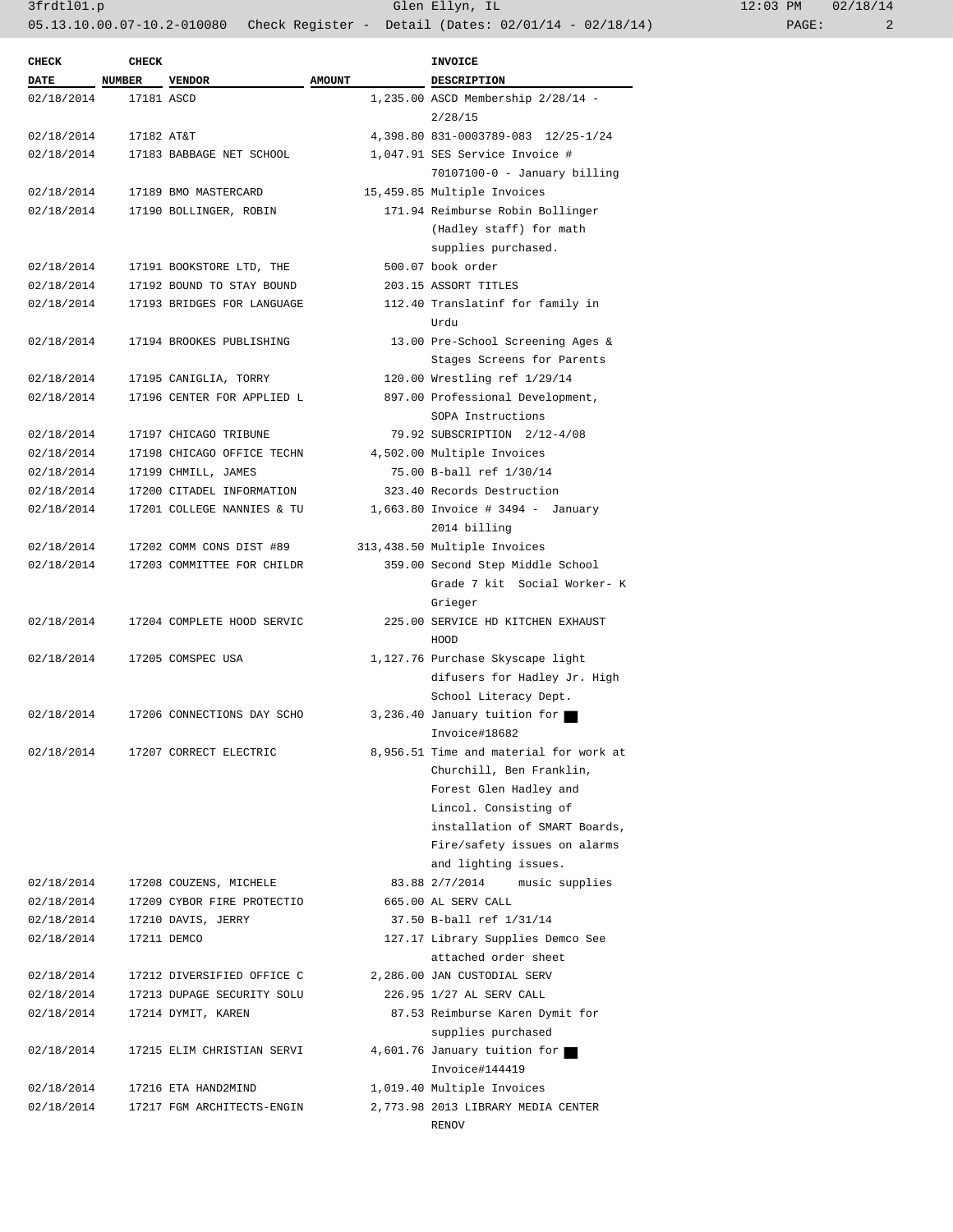| <b>CHECK</b>             | <b>CHECK</b> |                                                   |               | <b>INVOICE</b>                                         |
|--------------------------|--------------|---------------------------------------------------|---------------|--------------------------------------------------------|
| DATE NUMBER VENDOR       |              |                                                   | <b>AMOUNT</b> | DESCRIPTION                                            |
| 02/18/2014               |              | 17218 FILLIPI, FRANK                              |               | 120.00 Wrestling ref 1/29/14                           |
| 02/18/2014               |              | 17219 FOLLETT LIBRARY RESO                        |               | 2,669.06 Multiple Invoices                             |
| 02/18/2014               |              | 17220 FOLLETT SOFTWARE COM                        |               | 9,093.20 Multiple Invoices                             |
| 02/18/2014               |              | 17221 FRANCZEK RADELET & R                        |               | 9,864.85 Multiple Invoices                             |
| 02/18/2014               |              | 17222 GENERAL BINDING CORP                        |               | 392.26 GBC Laminator Service                           |
|                          |              |                                                   |               | Agreement                                              |
| 02/18/2014               |              | 17223 GLENOAKS THERAPEUTIC                        |               | 4,938.75 Jan Tuition for Invoice                       |
|                          |              |                                                   |               | #TDS-S-2601 Jan Tuition for                            |
|                          |              |                                                   |               | Invoice #TDS_N-6178                                    |
| 02/18/2014               |              | 17224 GREEN, POLLY                                |               | 20.00 Refund for lost library book                     |
|                          |              |                                                   |               | that was found                                         |
| 02/18/2014               |              | 17225 HAEFFNER, BRENDA                            |               | 14.30 LUNCH MONEY REFUND-                              |
| 02/18/2014               |              | 17226 HEALTH MANAGEMENT SY                        |               | 55.44 Invoice #20610214 - Employee                     |
|                          |              |                                                   |               | Assistance Program/Adjust to                           |
|                          |              |                                                   |               | reflect employee count                                 |
| 02/18/2014               |              | 17227 HEARTLAND BUSINESS S                        |               | 192.39 System Board Repair for Glen                    |
|                          |              |                                                   |               | Server                                                 |
|                          |              |                                                   |               |                                                        |
| 02/18/2014<br>02/18/2014 |              | 17228 HEINEMANN                                   |               | 1,442.01 Multiple Invoices<br>70.00 Wrestling ref 1/22 |
|                          |              | 17229 HONEYCUT, BILL<br>17230 ICE MOUNTAIN SPRING |               |                                                        |
| 02/18/2014               |              |                                                   |               | 100.61 FG JAN WATER                                    |
| 02/18/2014               |              | 17231 ILLINOIS CENTRAL SCH                        |               | 63,687.48 Multiple Invoices                            |
| 02/18/2014               |              | 17232 KELLY SERVICES                              |               | 1,113.00 PAY ANALYST WEEK ENDING 2/02                  |
| 02/18/2014               |              | 17233 KING, RAY                                   |               | 75.00 B-ball ref 1/30/14                               |
| 02/18/2014               |              | 17234 LAWLER, ANITA                               |               | 39.40 Mileage reimbursement                            |
| 02/18/2014               |              | 17235 LAZZARA, DEBORAH                            |               | 102.36 2/7/2014 Lazzara                                |
|                          |              |                                                   |               | reimbursement classroom                                |
|                          |              |                                                   |               | supplies                                               |
| 02/18/2014               |              | 17236 LEARNING TOGETHER CO                        |               | 21,139.68 Reading Together                             |
| 02/18/2014               |              | 17237 LIFE FITNESS                                |               | 4, 152.48 Equipment for Hadley Fitness                 |
|                          |              |                                                   |               | Lab                                                    |
| 02/18/2014               |              | 17238 LIGHTSPEED SYSTEMS                          |               | 2,500.00 Annual Renewal for LightSpeed                 |
|                          |              |                                                   |               | MDM                                                    |
| 02/18/2014               |              | 17239 LINDEN OAKS HOSPITAL                        |               | 904.80 Hospital Tutoring for                           |
|                          |              |                                                   |               | Invoice#41-4                                           |
| 02/18/2014               |              | 17240 MACGILL & CO, WM V                          |               | 389.19 Multiple Invoices                               |
| 02/18/2014               |              | 17241 MACNEAL SCHOOL                              |               | 1,743.86 Jan Tuition for Invoice                       |
|                          |              |                                                   |               | #12621                                                 |
| 02/18/2014               |              | 17242 MAIL N STUFF                                |               | 30.50 Notary stamp for Colleen                         |
|                          |              |                                                   |               | Costello                                               |
| 02/18/2014               |              | 17243 MAKE MUSIC INC                              |               | 695.00 Finale Software for Hadley                      |
|                          |              |                                                   |               | Music Department                                       |
| 02/18/2014               |              | 17244 MARENEM INC                                 |               | 198.00 Secret Stories Kits/M.                          |
|                          |              |                                                   |               | Marshall and J. Robitaille                             |
| 02/18/2014               |              | 17245 MARQUARDT SCHOOL DIS                        |               | 53,679.30 JAN FOOD SERVICE                             |
| 02/18/2014               |              | 17246 METRO PROFESSIONAL P                        |               | 2,370.22 Multiple Invoices                             |
| 02/18/2014               |              | 17247 MIDWEST COMPUTERS PR                        |               | 237.40 1/16/2014                                       |
| 02/18/2014               |              | 17248 MUSIC & ARTS CENTER                         |               | 40.00 Dupage County Institute Day -                    |
|                          |              |                                                   |               | Music and Arts Educator                                |
|                          |              |                                                   |               | Clinic $2/28/14$ - Wendee                              |
|                          |              |                                                   |               | Passini                                                |
| 02/18/2014               |              | 17249 NASCO                                       |               | 300.41 Space Saver Sand & Water                        |
|                          |              |                                                   |               | Table for EC Structured Class                          |
| 02/18/2014               |              | 17250 NORTH COOK ISC                              |               | 175.00 Administrators                                  |
|                          |              |                                                   |               | Academy-MCCLUSKEY                                      |
| 02/18/2014               |              | 17251 NORTHERN ILLINOIS GA                        |               | 5,056.88 Multiple Invoices                             |
| 02/18/2014               |              | 17253 OFFICE DEPOT                                |               | 2,145.07 Multiple Invoices                             |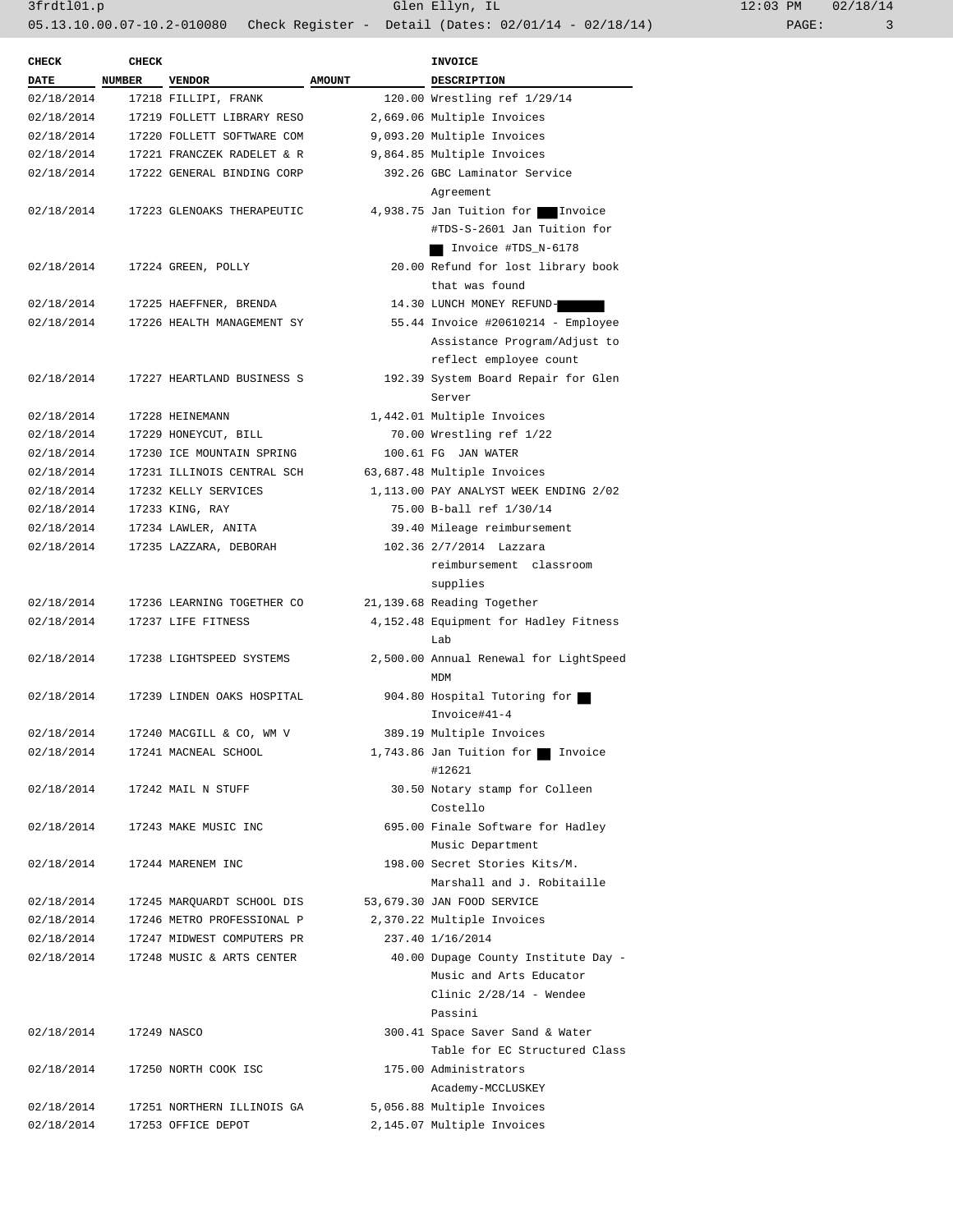| <b>CHECK</b> | <b>CHECK</b> |                            |               | <b>INVOICE</b>                        |
|--------------|--------------|----------------------------|---------------|---------------------------------------|
| DATE         | NUMBER       | <b>VENDOR</b>              | <b>AMOUNT</b> | <b>DESCRIPTION</b>                    |
| 02/18/2014   |              | 17254 ORIENTAL TRADING CO  |               | 247.98 Multiple Invoices              |
| 02/18/2014   |              | 17255 OVERDRIVE            |               | 356.40 Multiple Invoices              |
| 02/18/2014   |              | 17257 PALADIUM ENTERPRISES |               | 26,313.00 Multiple Invoices           |
| 02/18/2014   |              | 17258 PAVONE, MIKE         |               | 37.50 B-ball ref 1/31/14              |
| 02/18/2014   |              | 17259 POPPLER'S MUSIC INC  |               | 220.82 Musical Supplies and books     |
| 02/18/2014   |              | 17260 POSITIVE PROMOTIONS  |               | $33.30$ certificates $(25) = 1$ pack  |
|              |              |                            |               |                                       |
|              |              |                            |               | bookmarks $(50) = 2$ packs            |
| 02/18/2014   |              | 17261 PREMIER              |               | 160.75 25 Hadley Assignment           |
|              |              |                            |               | Handbooks                             |
| 02/18/2014   |              | 17263 QUINLAN & FABISH MUS |               | 5,318.66 Multiple Invoices            |
| 02/18/2014   |              | 17264 RAPID RIBBONS        |               | 272.74 Ribbons for 40th Hadley        |
|              |              |                            |               | Invite Track Meet.                    |
| 02/18/2014   |              | 17265 RICOH                |               | 203.22 Multiple Invoices              |
| 02/18/2014   |              | 17266 ROSCOE CO            |               | 207.54 Multiple Invoices              |
| 02/18/2014   |              | 17268 SCHOOL SPECIALTY     |               | 2,975.22 Multiple Invoices            |
| 02/18/2014   |              | 17269 SEAL OF ILLINOIS     |               | $6,081.30$ Jan Tuition for            |
|              |              |                            |               | Invoice#4526                          |
| 02/18/2014   |              | 17270 SENSORY EDGE         |               | 114.99 Nest Swing for EC Structured   |
|              |              |                            |               | Class (replacement)                   |
| 02/18/2014   |              | 17271 SENTINEL TECHNOLOGIE |               | 2,804.35 Multiple Invoices            |
| 02/18/2014   |              | 17272 SEPTRAN INC          |               | 43,550.39 Multiple Invoices           |
| 02/18/2014   |              | 17273 SHAW MEDIA           |               | 359.46 LEGAL NOTICE<br>BIDS           |
| 02/18/2014   |              | 17274 SKYWARD INC          |               | 8,700.00 TRAINING-PAYROLL NEW STAFF   |
| 02/18/2014   |              | 17275 SOARING EAGLE ACADEM |               | 26,751.60 Feb Tuition for             |
|              |              |                            |               |                                       |
|              |              |                            |               | Invoice $#14-291$ ,                   |
|              |              |                            |               | $14-292, 14-293, 14-294$              |
| 02/18/2014   |              | 17276 SOLIANT HEALTH       |               | 5,490.00 Invoices #6140139, #6152177, |
|              |              |                            |               | #6164413 - SLP Forest Glen            |
| 02/18/2014   |              | 17277 SOSTARICS, STEPHANIE |               | 10.14 Reimburse Stephanie Sostarics   |
|              |              |                            |               | (Hadley staff) for science            |
|              |              |                            |               | supplies purchased.                   |
| 02/18/2014   |              | 17278 SOUND INC            |               | 285.00 Intercom system repairs at AL  |
|              |              |                            |               | school                                |
| 02/18/2014   |              | 17279 TESTING SERVICE CORP |               | 9,290.00 Records review and site      |
|              |              |                            |               | reconnaissance for pip                |
|              |              |                            |               | evaluation of three schools           |
|              |              |                            |               | BF-AL-FG                              |
| 02/18/2014   |              | 17280 THE CENTER/ALRC      |               | 3,960.00 Annual ISEL Assessment       |
|              |              |                            |               | Renewal Vendor Info The               |
|              |              |                            |               | Center Resources for Teaching         |
|              |              |                            |               | and Learning 2626 S                   |
|              |              |                            |               | Clearbrook Dr Arlington               |
|              |              |                            |               | Heights, IL 60005 Phone               |
|              |              |                            |               | 224-366-8500 Fax 224-366-8514         |
| 02/18/2014   |              | 17281 TIGERDIRECT.COM      |               | 7,964.74 Multiple Invoices            |
|              |              |                            |               |                                       |
| 02/18/2014   |              | 17282 UNISOURCE GREAT LAKE |               | 4,296.80 Multiple Invoices            |
| 02/18/2014   |              | 17283 UNITED RADIO COMMUNI |               | 39.50 2/4/2014 radio equipment        |
| 02/18/2014   |              | 17284 VAZQUEZ, JENNIFER    |               | 92.82 Reimbursement/Midwest Music     |
|              |              |                            |               | Clinic/Jennifer Vazquez               |
| 02/18/2014   |              | 17285 VENTURA, ERICK       |               | 64.89 2/7/2014 Ventura                |
|              |              |                            |               | reimbursement school                  |
|              |              |                            |               | supplies/ replacement parts           |
| 02/18/2014   |              | 17286 VERIZON WIRELESS     |               | 255.67 CELL PHONES 12/27-1/26         |
| 02/18/2014   |              | 17287 VILLAGE OF GLEN ELLY |               | 2,716.14 Multiple Invoices            |
| 02/18/2014   |              | 17288 VORTEX COMMERCIAL FL |               | 2,777.00 Repairs to several areas of  |
|              |              |                            |               | VCT flooring at Hadley                |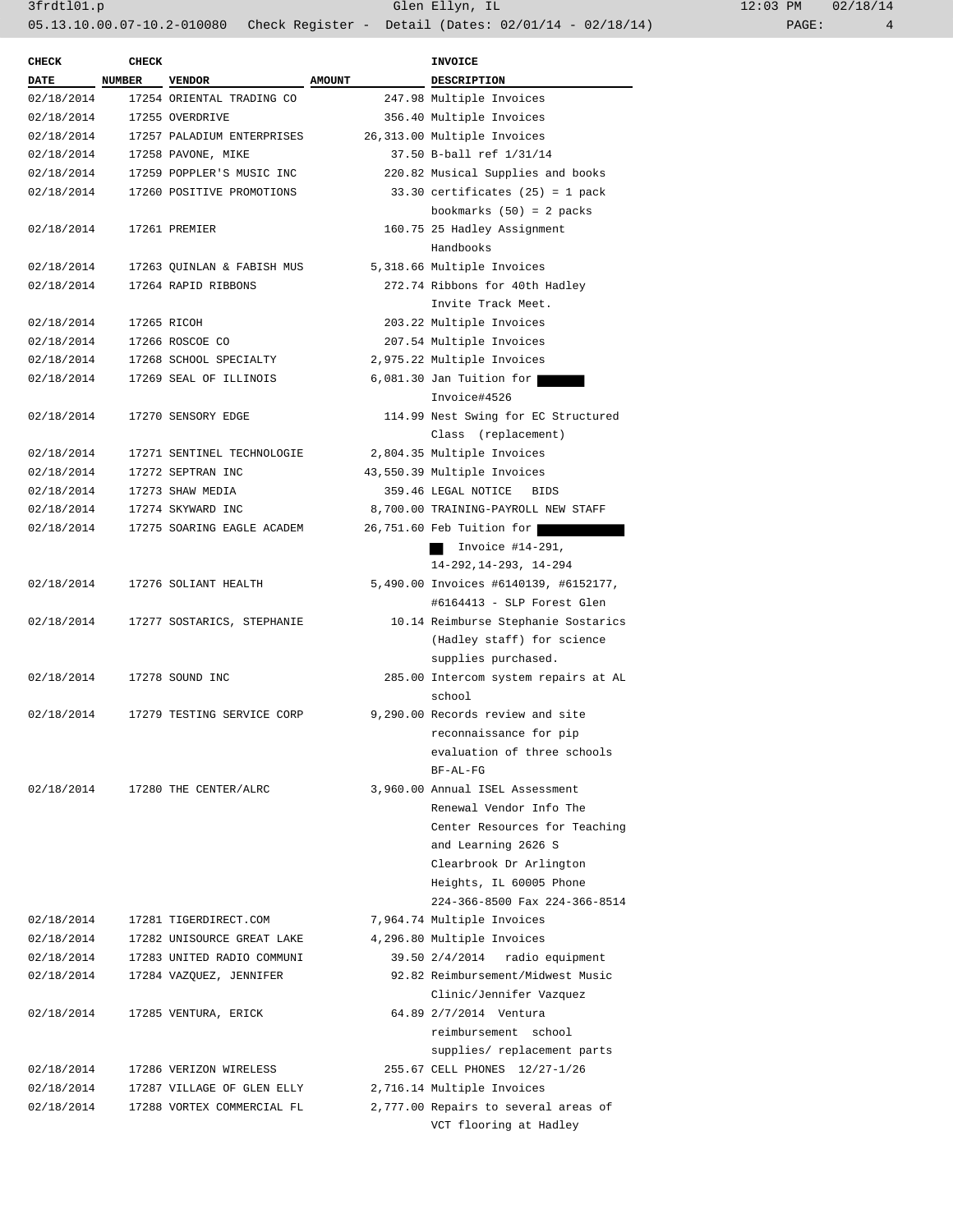3frdtl01.p Glen Ellyn, IL 12:03 PM 02/18/14 05.13.10.00.07-10.2-010080 Check Register - Detail (Dates: 02/01/14 - 02/18/14)

| <b>CHECK</b>                   | <b>CHECK</b>  |                                           |               | <b>INVOICE</b>                      |
|--------------------------------|---------------|-------------------------------------------|---------------|-------------------------------------|
| DATE                           | <b>NUMBER</b> | VENDOR                                    | <b>AMOUNT</b> | <b>DESCRIPTION</b>                  |
| 02/18/2014                     |               | 17289 WINESBURG, RAY                      |               | 70.00 Wrestling ref 1/22            |
| 02/18/2014                     |               | 17290 WOMEN'S NETWORK OF S                |               | 50.00 Annual dues for membership in |
|                                |               |                                           |               | the Women's Network of School       |
|                                |               |                                           |               | Administrators for Laurie           |
|                                |               |                                           |               | Campbell - Check to be made         |
|                                |               |                                           |               | payable to: Women's Network         |
|                                |               |                                           |               | of School Administrators            |
| 02/18/2014                     |               | 17291 WORLDWIDE SPORT SUPP                |               | 465.61 Wrestling supplies and       |
|                                |               |                                           |               | equipment                           |
| 02/18/2014                     |               | 17292 XEROX CORP                          |               | 2,274.30 Multiple Invoices          |
|                                |               | 12/31/2013 201300500 ILL MUNICIPAL RETIRE |               | 99.84 Multiple Invoices             |
|                                |               | 12/31/2013 201300501 INTERNAL REV SERVICE |               | 6.76 Multiple Invoices              |
|                                |               | 02/05/2014 201300506 EFLEX GROUP          |               | 451.26 HRA monthly administration   |
|                                |               |                                           |               | for February                        |
|                                |               | 02/14/2014 201300507 GLEN ELLYN EDUCATION |               | 10,098.49 Payroll accrual           |
|                                |               | 02/04/2014 201300509 ILLINOIS DEPT OF REV |               | 48,539.22 Multiple Invoices         |
|                                |               | 02/04/2014 201300510 INTERNAL REV SERVICE |               | 187,007.77 Multiple Invoices        |
| 02/04/2014 201300511 T H I S   |               |                                           |               | 16,768.13 Multiple Invoices         |
|                                |               | 02/04/2014 201300512 TEACHERS RETIREMENT  |               | 103,472.47 Multiple Invoices        |
|                                |               | 02/14/2014 201300513 CPI OUALIFIED PLAN C |               | 34,098.60 Multiple Invoices         |
| 02/14/2014 201300514 WAGEWORKS |               |                                           |               | 5,276.79 Multiple Invoices          |
|                                |               | 02/14/2014 201300517 ILLINOIS EDUC ASSOC  |               | 56.75 Payroll accrual               |
| 02/13/2014 201300519 REV TRAK  |               |                                           |               | 1,166.73 RevTrak - January 2014     |
|                                |               | 02/13/2014 201300520 UNUM LIFE INSURANCE  |               | 2,488.28 2/1-2/28/14 Voluntary      |
|                                |               |                                           |               | long-term disability                |
|                                |               |                                           |               | insurance premiums                  |

Totals for checks 1,200,939.01